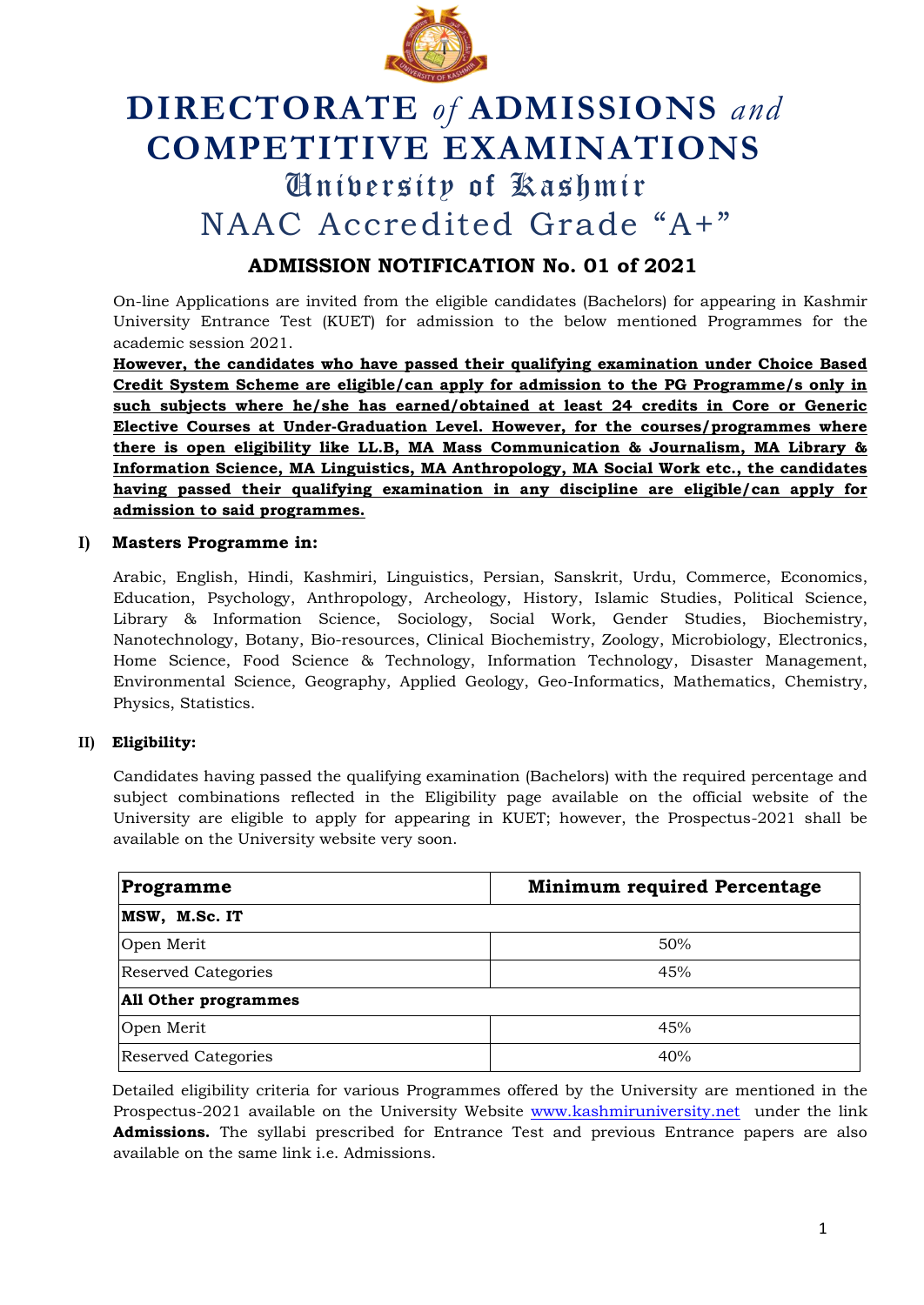## **III) Important dates**

| Submission of On-line Application Forms                                                                        | 26-05-2021 |
|----------------------------------------------------------------------------------------------------------------|------------|
| Last date of submission of On-line Application Forms and<br>deposition of online Application/Entrance Test fee | 07-06-2021 |

#### **IV)Submission of On-Line Application Forms:**

The candidates are advised to follow the below steps for filling their On-Line Application Forms.

| Step-1: Visit http://www.kashmiruniversity.net or www.kashmiruniversity.ac.in and click on Link<br>Admissions. Read Important Instructions for Registration and Submission of Form carefully<br>before proceeding further.                                                                                                                                            |
|-----------------------------------------------------------------------------------------------------------------------------------------------------------------------------------------------------------------------------------------------------------------------------------------------------------------------------------------------------------------------|
| Step-2: Candidate needs to register himself/herself before submitting the Online Application Form. For<br>Registration with the System Click on the "Register as Student". Remember, the Username and<br>Password for future reference.                                                                                                                               |
| Step-3: After successful Registration, login into the system for submitting On-line Application Form.<br>Enter your "Registration No." and Click "Next".                                                                                                                                                                                                              |
| Step-4: Enter the required details and Upload your latest passport size Photograph and click "Next".                                                                                                                                                                                                                                                                  |
| Step-5: Select the desired Preferences (After last date the Preference of Campus/College selected will not<br>be updated/changed). Click "Next".                                                                                                                                                                                                                      |
| Step-6: If there is any variation click on "Previous" button, make necessary corrections and then Click<br>"Submit". Get a printout of the Form and note the Form No. for future reference.                                                                                                                                                                           |
| Step-7: Deposit the non-refundable "Application Fee of Rs. 250/- (including Rs. 150/- as IT Fee) and<br>Entrance Test fee of Rs. 500/ <sub>1</sub> " i.e Rs. 750/- for one Programme and Rs. 250/- for each subsequent<br>Programmes, through Online mode only.                                                                                                       |
| Step-8: Applicant can view the Application details by providing username and password. Applicant is<br>required to make sure that "Application Status" on application form is "Fee Received" after 3<br>days otherwise application will be treated as incomplete and summarily rejected.                                                                              |
| Step-9: Candidates in their own interest are advised to apply & submit application promptly and not to<br>wait till the last date/time for applying online. Directorate shall not be responsible if candidates<br>are not able to submit their applications on account of the last minute rush. Please retain print-out<br>of application form for future references. |

#### **V) Submission of downloaded Application Forms (Hard Copy):**

Candidates need not to submit the hard copy of the Application Form; however, they must have get printout of the online submitted Application Form and retain it with themselves for future reference.

#### **VI) Additional information:**

<u> 222222222</u>

- Directorate will not check/verify the educational/category certificates etc. of the candidates at the time of appearing in the written examination and it will be the sole responsibility of the candidate to satisfy whether he/she is meeting the prescribed criterion. However, the documents will be verified at any point of time during process of Admission. The admission will be rejected if it is found that the applicant does not fulfill the eligibility criteria or has misrepresented/suppressed the information.
- The candidates must check the status of their Application Forms after three days of its online submission. In case, the status of Application is not updated to **"Fee Received"** or **"Fee**